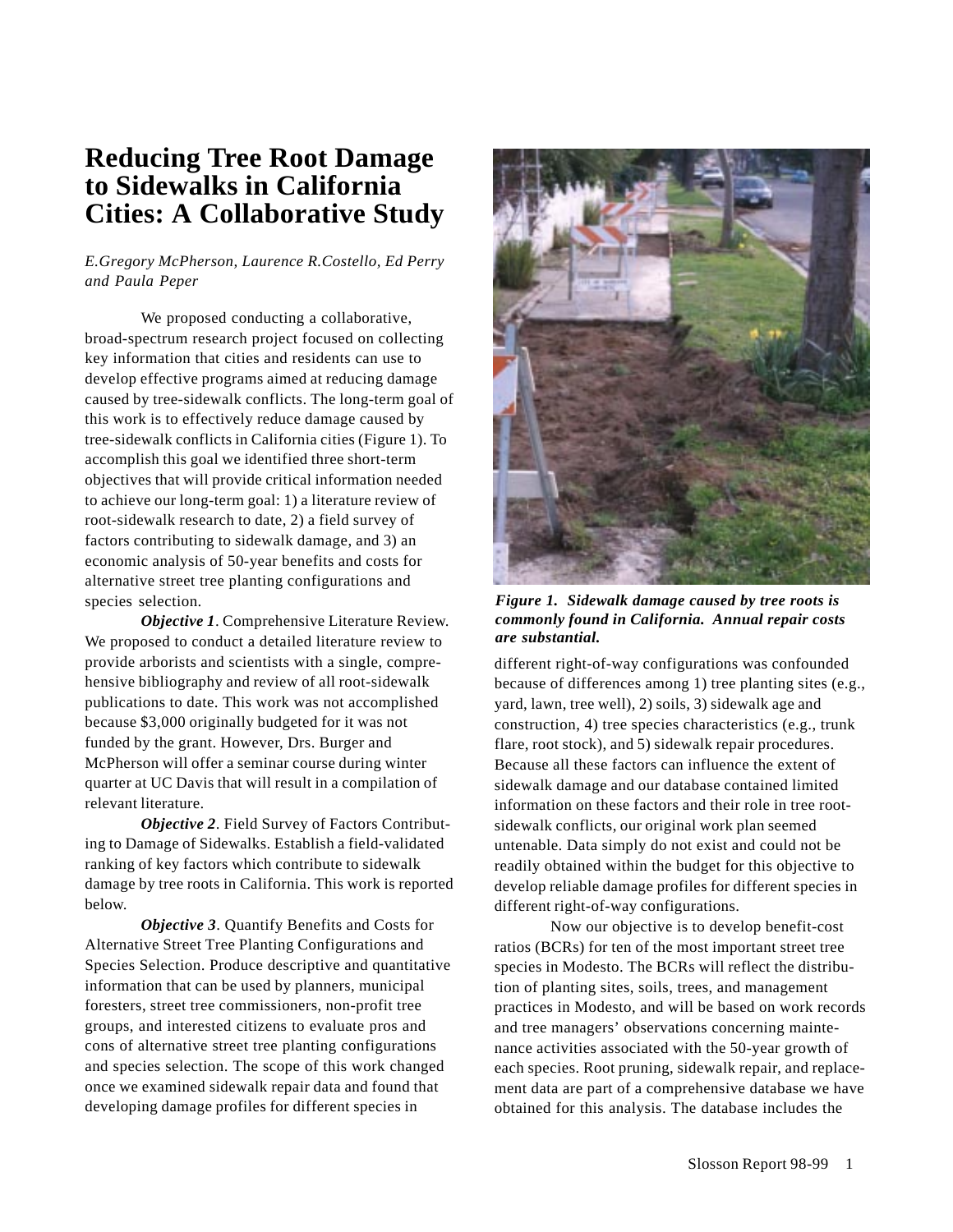time required for every maintenance activity performed by Modesto tree crews during a 3-year period (1996-98). We have not been able to complete the analysis in time for this report, but will produce a final report for the Slosson Fund on this work by Spring 2000.

### *Field Assessment of Soil Factors Contributing to Sidewalk Damage by Tree Roots*

Restrictive soil conditions are frequently cited as a key factor contributing to sidewalk damage by tree roots. Soils with hardpans (duripans), poor structure, fine texture, or perched water tables are thought to limit root development to a shallow zone near the soil surface. As a result, roots have a higher potential to contact and damage sidewalks. Conversely, in soils with no apparent physical limitations, root development is thought to occur deeper in the soil and the potential for sidewalk damage is less.

The objective of this study was to assess whether there is an association between soil physical conditions and tree root damage to sidewalks. We hypothesized that in areas where sidewalk damage is present, a physical limitation to root development could be found. Reciprocally, in areas where no damage is found, physical limitations to root development would not be present.

#### **Methods and Materials**

The city of Modesto was selected as the study site for this project. This selection was based on the following: 1) Modesto has an up-to-date tree inventory, 2) it has complete records of sidewalk damage on a citywide basis, 3) it has both mature and newly-planted trees, 4) the land area is sufficiently large to possess

some variation in soil conditions, and 5) it has urban forestry and sidewalk-repair staff who were willing to cooperate in this study.

In order to survey sites with sidewalk damage, Modesto's tree inventory and sidewalk repair data were used. The computerized tree inventory was overlain on a city-wide street grid (prepared by McPherson, *et al.*, USFS Center for Urban Forestry Research and Education, UCD) and repair records were plotted as an additional overlay. This provided an opportunity to examine the distribution of sidewalk damage and identify potential links to tree species, age, and size data. In addition, a generalized soil map (Stanislaus County) was digitized and used as another overlay to investigate links among trees, repairs, and soils.

Although this data gave a general assessment of sidewalk damage distribution, no notable associations with tree species, age, size, or soil type were found from maps alone. For example, we could not link areas with particularly high numbers of sidewalk repairs with a specific soil type or with trees of a certain species or age. Distribution patterns were variable across the city for these factors. As a result, the use of maps and inventory data was not considered to be a singularly reliable method of identifying tree-soil-sidewalk damage associations or trends.

In addition to maps and inventories, therefore, further information was collected via interviews with Modesto Urban Forestry staff and sidewalk repair staff. We noted their observations and assessments of areas where damage was most and least severe, and the tree species they thought were most and least troublesome. Following these interviews, we identified and visited several neighborhoods where trees of the same species and size were found, yet where damage was found to

| Table 1. Summary of laboratory analyses of soils from 9 locations and at 3 depths. |  |  |
|------------------------------------------------------------------------------------|--|--|
|------------------------------------------------------------------------------------|--|--|

| Soil Characteristic                  | <b>Most Readings</b> | Range           |
|--------------------------------------|----------------------|-----------------|
| Sand $(\%)$                          | ~1                   | $53 - 84$       |
| $Silt(\%)$                           | ~23                  | $12 - 35$       |
| $Clay(\%)$                           | $\sim$ 7             | $4 - 15$        |
| pH                                   | $~10-6.5$            | $5.6 - 7.2$     |
| Electrical Conductivity (mmhos/cm)   | < 0.5                | $0.2 - 1.38$    |
| Cation Exchange Capacity (meq/100 g) | < 10                 | $3.5 - 13.7$    |
| Organic Matter (%)                   | < 0.8                | $0.24 - 1.55$   |
| Total Nitrogen (%)                   | < 0.55               | $0.016 - 0.065$ |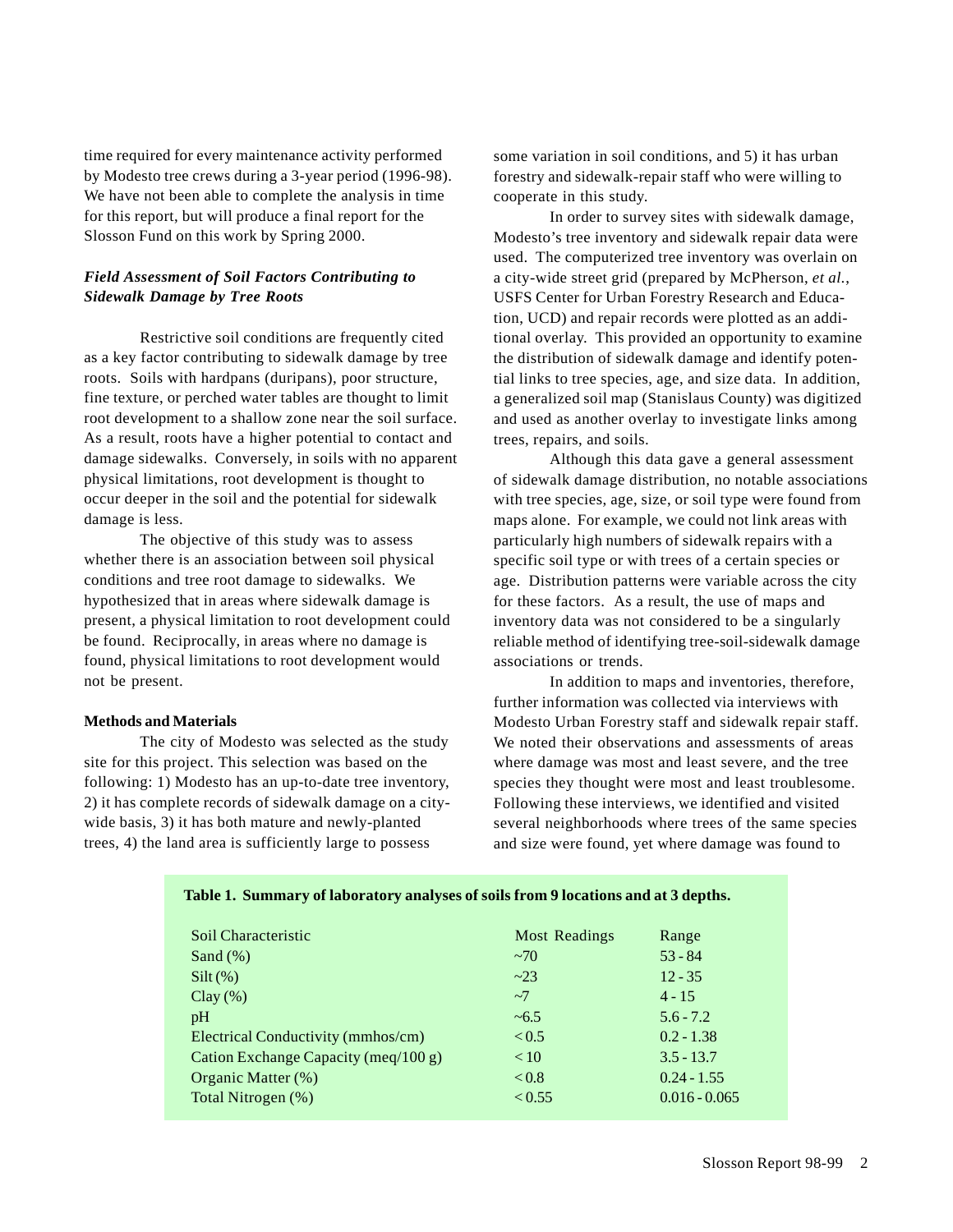|              | Site Tree<br>$DBH$ (in) | Sidewalk<br>Damage | Soil Textural Soil Depth to<br>Class | Hardpan (in)                        | <b>Root Distribution in Profile</b>     | <b>Comments</b>                          |
|--------------|-------------------------|--------------------|--------------------------------------|-------------------------------------|-----------------------------------------|------------------------------------------|
| $\mathbf{1}$ | 13                      | yes                | sandy loam                           | 58                                  | small dia. roots to 58 inches           | profile constraints in<br>upper $40$ in. |
| $\mathbf{2}$ | 14                      | yes                | sandy loam                           | 52                                  | concentrated at 2 depths                | no irrigation                            |
| 3            | 14                      | no                 | sandy loam                           | 60                                  | small dia, roots to 60 inches           |                                          |
| 4            | 17                      | yes                | sandy loam                           | 60                                  | small dia. roots to 60 inches           | root crown lifted above<br>ground level  |
| 5            | 13                      | yes                | sand/silt loam                       | 62                                  | small dia. roots to 62 inches           | duripan at 62 inches                     |
| 6            | 24                      | no                 | sandy loam                           | restriction at 48.<br>hardpan at 62 | small dia. roots to 62 inches           | iron masses at 48 inches                 |
| 7            | 20                      | yes                | sandy loam                           | 58                                  | small roots to 58 inches                | root crown raised above<br>ground level  |
| 8            | 12                      | yes                | sand/silt loam                       | 56                                  | small roots to 56 inches                |                                          |
| 9            | 16                      | no                 | sandy loam                           | at 6, hardpan at 58                 | compacted zone small roots to 58 inches |                                          |

**Table 2. Summary of tree, sidewalk, and soil conditions at each of 9 sample sites.**

range from substantial to none. For instance, in one area, ash and hackberry were found to have been growing for 35 years without breaking sidewalks, while in a nearby area, trees of both species were causing damage after 15 years. In both cases, the trees were growing in similar conditions: approximately 3 feet from sidewalks in irrigated front lawns.

Using these observations, ash trees (*Fraxinus spp*.) of equivalent size (11 to 24 inch DBH or diameter at breast height) were selected in 9 areas. In six areas, sidewalks adjacent to the trees were damaged, while in 3 areas no sidewalk damage was found. In all cases, trees were located in front lawns, approximately 3 feet from the sidewalk. Sidewalk materials, engineering, and construction were the same at all locations, and sidewalks and curbs were contiguous.

At each location, soil within the dripline of the tree (approximately 5 feet from the trunk) was sampled using an augering tool which excavated a hole 4 inches in diameter and 6 feet in depth (Figure 2). In the field, evaluations of soil texture, moisture content, color, and root content were made approximately every 10 inches in depth. In addition, depth-to-hardpan was assessed at each location. Soil samples were separated on a tarp as they were removed from augered holes and notes regarding soil qualities were made. Samples then were collected at 6, 18, and 36 inches and submitted to the

DANR Laboratory (UC Davis) for analysis of pH, salts, texture, organic matter, and total nitrogen. Photos of trees and sidewalks at all locations were taken.

#### **Results**

*A. Soils*. Laboratory analysis indicated that soils were generally uniform among the 9 locations and in depth at each location. Texture, pH, organic matter content, salt content, cation exchange capacity, and total nitrogen showed little variation (Table 1).

Most soils were classified as being in the sandy loam textural class. In one location, loamy sands were found, while in another loam/silt loam was found. All soils were low in salt content (electrical conductivity), and pH was in a range suitable for most plants. As found in many California soils, organic matter content was low  $(< 1\%)$ . Collectively, all soil chemical and physical properties evaluated were not considered to represent appreciable limitations to root development.

*B. Sidewalk Damage, Tree Size, and Soils*. Sites were selected using an assessment of sidewalk damage  $(+ or -)$ , tree size (DBH), and tree species (*Fraxinus spp*). For trees of similar size and species, and using soil sampling information, an assessment of the role of soils as a factor contributing to sidewalk damage was made. Table 2 summarizes findings for each of the 9 sites.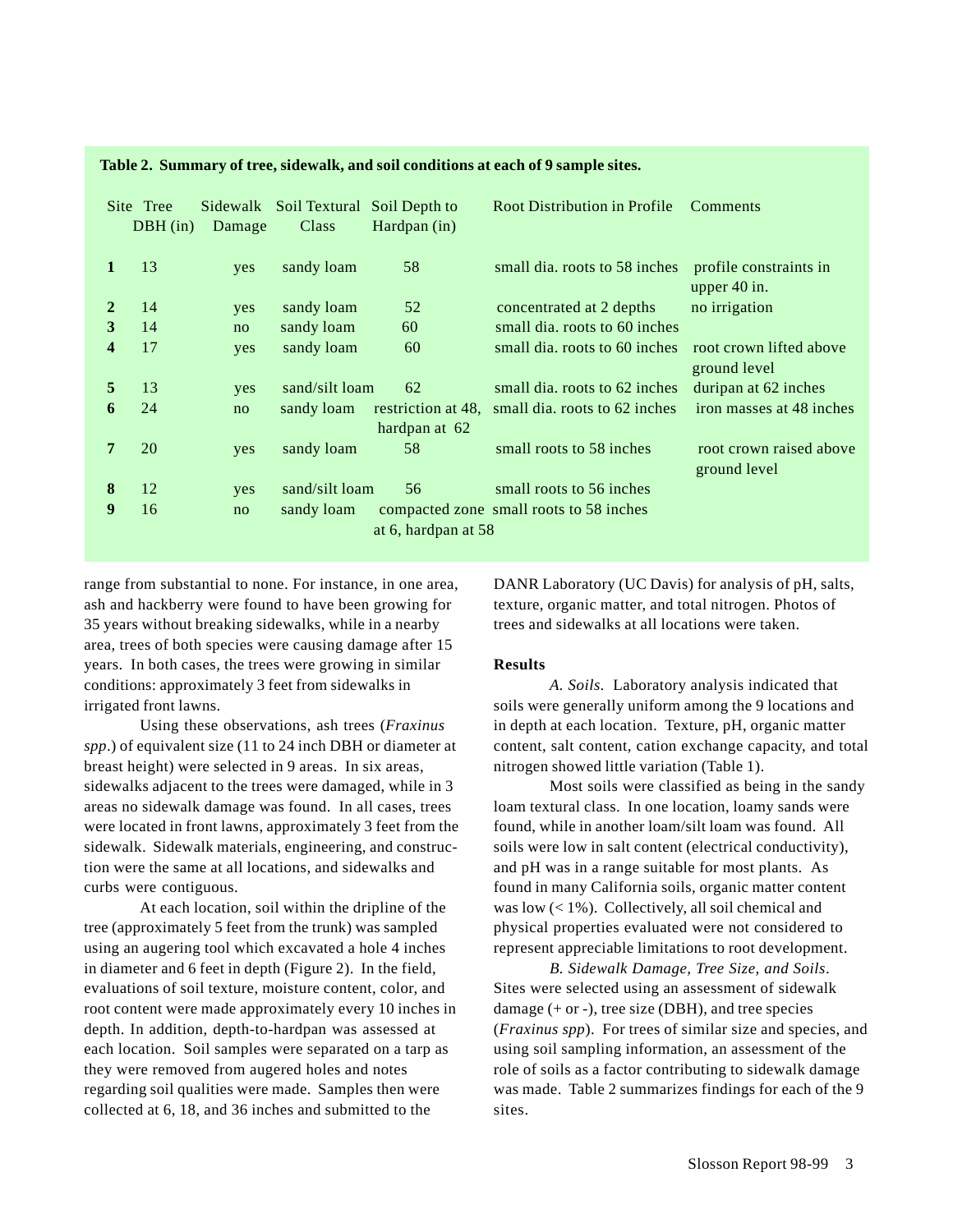#### **Discussion**

As noted from Table 2, sidewalk damage was found in 6 locations (sites 1, 2, 4, 5, 7 and 8), while no sidewalk damage was found in 3 locations (sites 3, 6 and 9). In all of these locations, soil physical and chemical properties were quite similar. Restrictions to root development were not found in the sites where sidewalk damage was noted.

Based on these findings, assessments of soil conditions alone (at the study sites) did not provide an assessment of potential for sidewalk damage. Soil certainly plays a role in root distribution, but we were unable to identify any soil condition which would serve as an indicator for sidewalk damage potential. Duripans (hardpans) were found below the soil surface, but they were sufficiently deep in all cases (50 to 62 inches) to seriously diminish their potential to contribute to surface root development. Soil texture, structure, and moisture content were similar in sites with and without sidewalk damage.



*Figure 2. Soil was analyzed at sites where ash trees were growing next to sidewalks in irrigated turf. Sites with sidewalk damage were compared to sites without sidewalk damage.*



*Figure 3. Various rootstocks are used for ash propagation. Certain rootstocks may have a high potential for sidewalk breakage.*

Surprisingly, no sidewalk damage was found next to the largest tree in the study (site 6), while smaller trees were linked to damage. In fact, the 3 smallest trees (12 - 13 inch DBH), were all associated with damaged sidewalks. This finding suggests that factors other than tree size and soil characteristics contributed to sidewalk damage. Since other factors were uniform across the sites (sidewalk configuration and construction, proximity of the tree to the sidewalk, and tree in irrigated turf), it was thought that rootstock variation may be an important factor.

An investigation of rootstocks used for ash in Modesto found that species varied. Trees purchased from a local wholesale nursery were grown on green ash rootstock, while those grown in the City of Modesto nursery were grown on *F. oxycarpa* roots, and Marshall ash were grown on Arizona ash rootstock. Although differences in rootstock were observed, we were not able to accurately identify rootstock species in the field (Figure 3). This may be a productive area for future research.

Although soil conditions which may limit root development and contribute to sidewalk damage were not found in this study, it should be emphasized that soils of other textural classes (e.g., clays and clay loams) may play a major role in sidewalk damage. In addition, soils with poor structure or with restrictive layers